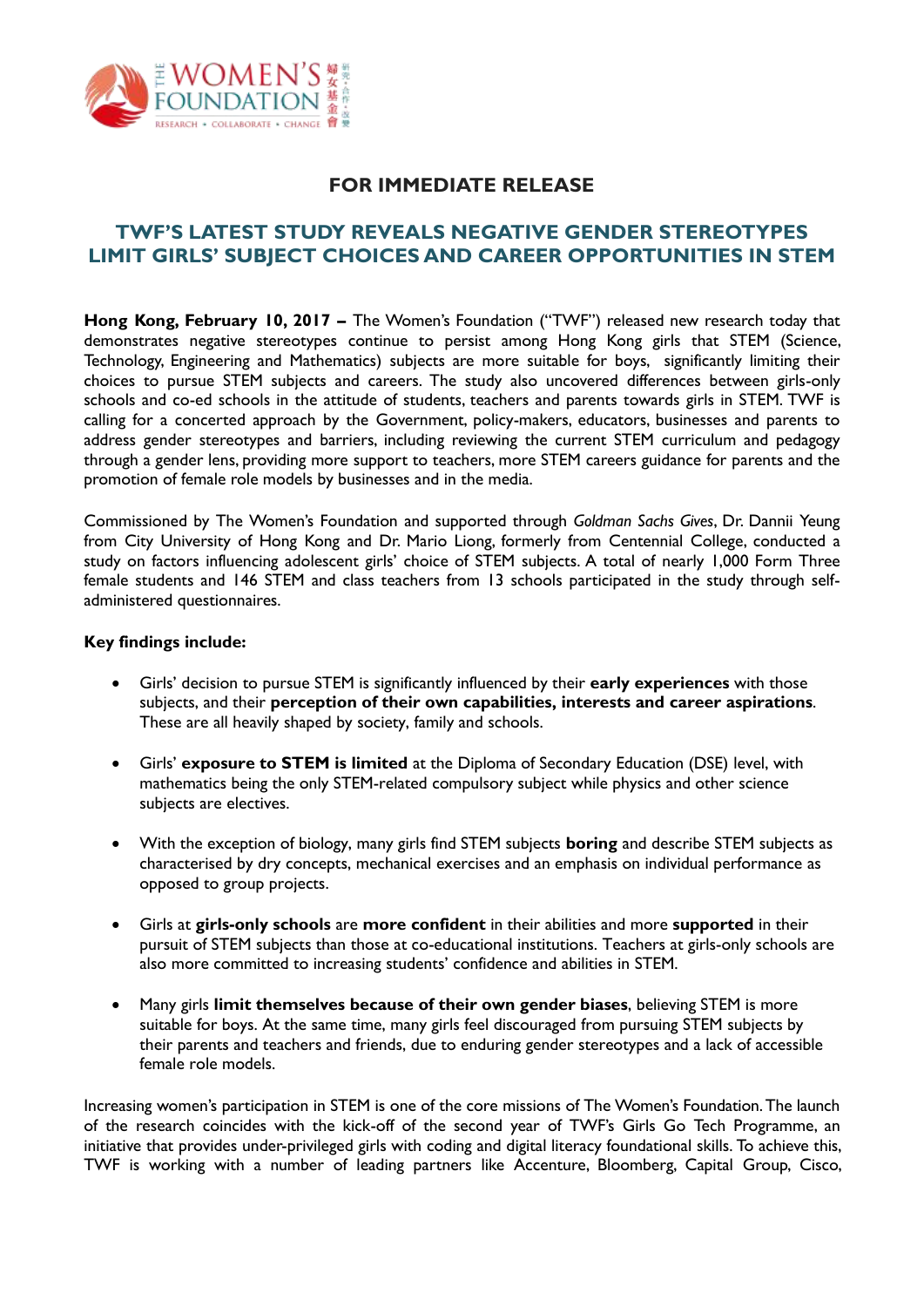Education Bureau, Equal Opportunities Commission, Goldman Sachs, Google, HKT Education, MTR Corporation, Operation Santa Claus and Telstra.

From this research, as well as TWF's findings from last year's Girls Go Tech Pilot Programme, key recommendations include:

- **Parents** should provide girls with early positive experiences with STEM, help girls be aware of the possibilities that STEM careers offer and discuss with them the gender biases that could deter them from pursuing their interests in STEM.
- **Schools** should equip teachers with skills to inspire, encourage and enable girls to pursue STEM, offer STEM-related extra-curricular activities and mentoring programmes, and be mindful of not perpetuating gender biases in classrooms.
- **Legislators and policymakers** should make the case for the Government to apply a gender lens and for new policies and programmes that encourage girls to embrace STEM - recognising that girls don't start from the same level of the playing field as boys.
- **Businesses** should consciously promote female STEM role models and actively reach out to schools and communities to help families and girls appreciate the importance of STEM careers.
- **The media** should spotlight more female STEM role models and promote the exciting careers and lifestyle offered by STEM sectors.

"We know that STEM skills are key to our young women playing a meaningful role in the development and definition of emerging fields that will drive the industries of tomorrow," said Su-Mei Thompson, CEO of The Women's Foundation. "We also know girls are far less likely to pursue STEM subjects at DSE level and beyond without more encouragement from their parents, teachers and other stakeholders. Our hope is that this research will serve as a catalyst for systemic change to spur initiative that allow the full participation of girls in STEM in Hong Kong."

"We are pleased to support The Women's Foundation's research which seeks to promote young women's pursuit of STEM studies in Hong Kong," said Stephanie Hui, head of the Merchant Banking Division in Asia Pacific Ex-Japan at Goldman Sachs. "Encouraging young people to develop different skill sets will allow them to maximize their potential and will help contribute to a diverse workforce." Hui is also an honorary trustee of The Women's Foundation.

The recommendations will be distributed to relevant government bodies, education policymakers and other key stakeholders for their consideration.

To read the report and recommendations, visit: [https://twfhk.org/research/girls-and-stem-education-hong](https://twfhk.org/research/girls-and-stem-education-hong-kong)[kong](https://twfhk.org/research/girls-and-stem-education-hong-kong)

#### **About** *Goldman Sachs Gives*

*Goldman Sachs Gives* is a donor-advised fund through which Goldman Sachs and its senior employees can recommend grants to qualified non-profit organizations globally. Established in 2007, *Goldman Sachs Gives*  supports charities in communities around the world with a focus on benefiting underserved populations. Its grants support programs that build and stabilize communities, increase educational opportunities, honor service and veterans, and create jobs and economic growth.

#### **About The Women's Foundation**

The Women's Foundation is a Hong Kong registered not-for-profit organisation dedicated to improving the lives of women and girls in Hong Kong. TWF is focused on challenging gender stereotypes, increasing the number of women in policy and decision-making roles, and empowering women in poverty through ground-